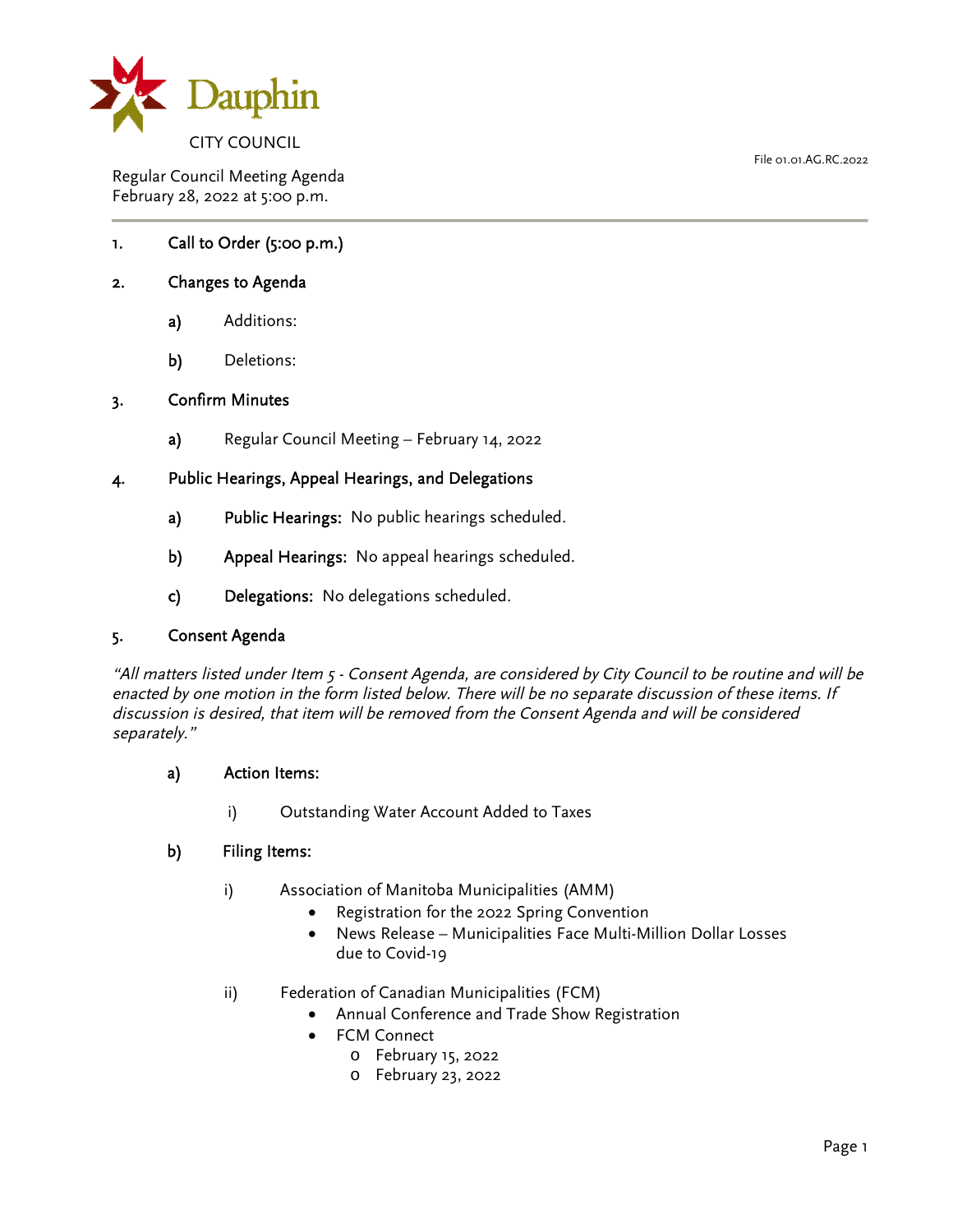- iii) Manitoba News Releases
	- Municipal Relations 2022 General Municipal Elections
	- Premier Province Prioritizes Economic Recovery and Growth to Address Economic Setbacks Caused by Covid-19 Pandemic
	- Education & Early Childhood Learning Poverty and Education Task Force
- iv) Tree Canada Five Ways to Live Greener this Year
- v) Mountain View School Division, News Digest February 14, 2022
- vi) Manitoba Association of Watersheds Partnership on Farm Climate Action Fund

# 6. Reports

- a) Corporate:
	- i) City Manager February 28, 2022
	- ii) Deputy City Manager February 28, 2022
	- iii) ICT Manager February 28, 2022

### b) Finance:

i) Accounts for Approval

### c) Engineering:

- i) Director of Public Works & Operations February 28, 2022
- d) Protective Services: No items.

### e) Committees:

- i) Communities in Bloom
	- Regular Board Meeting January 27, 2022
- ii) Dauphin Recreation Services
	- Regular Board Meeting February 23, 2022

# 7. Correspondence for Discussion:

a) Dauphin Public Water System – 2021 Annual Compliance Audit

# 8. Unfinished Business: No items.